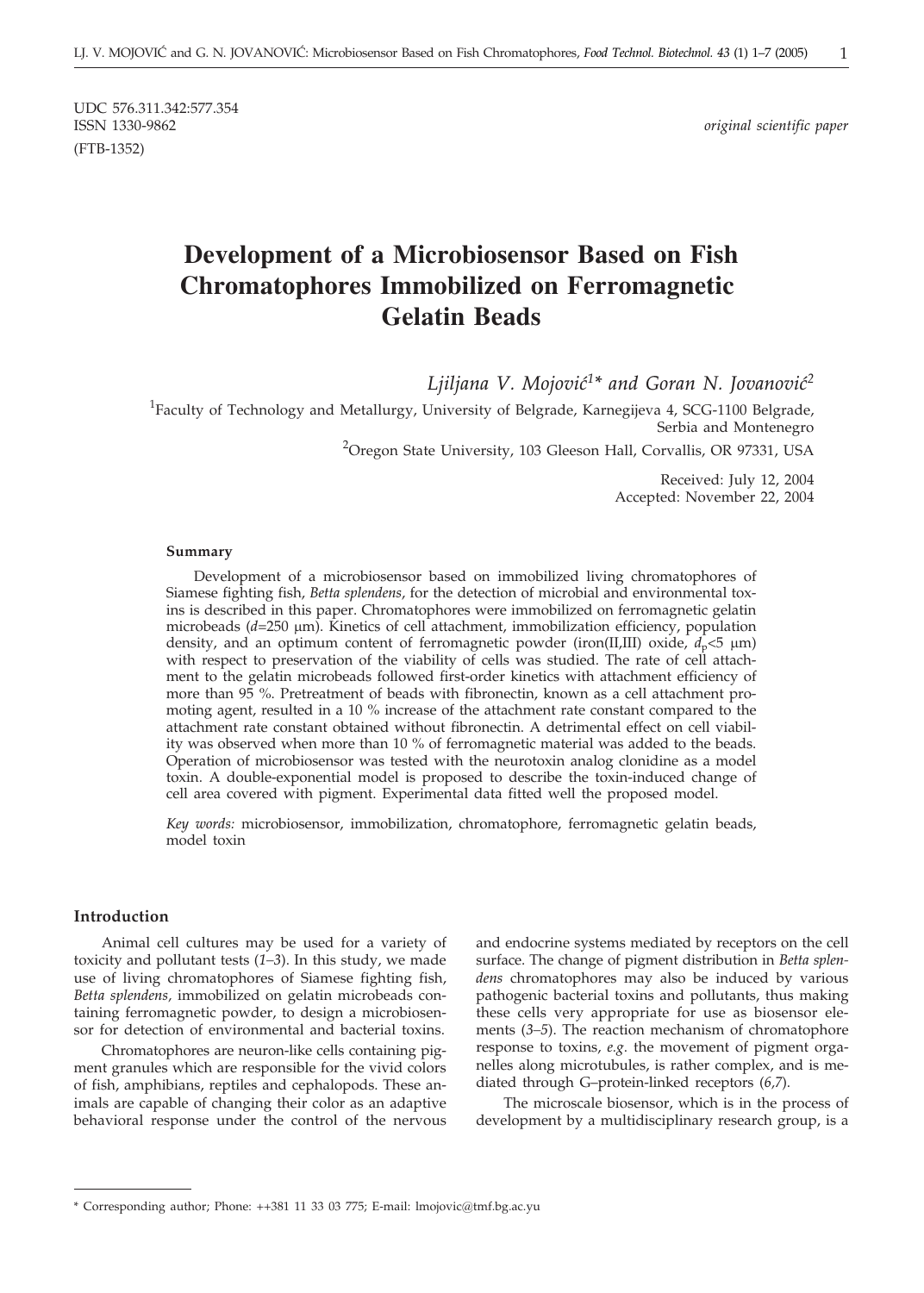microchannel bioreactor with channels  $300 \times 700$  µm in cross section. This microscale system was selected because it can provide precisely controlled microenvironment, faster response time, its design flexibility is increased, and has the potential for parallel operation. These attributes are uniquely suited for industrial, military and research applications requiring high-throughput analysis, including testing devices for environmental sampling, medical screening, proteomics, combinatorial pharmaceutical development, and detection of microbial pathogens.

The schematic of a single microchannel biosensor is presented in Fig. 1. Basic sensor elements are microbeads with fish chromatophores immobilized on the bead surface, which also contains embedded ferromagnetic material. Transport and positioning of microbeads within the microchannel is facilitated by fluid flow and by the interaction between the ferromagnetic material and the magnetic field generated by a »capture-dot« device. Capture-dots are microsolenoids deposited in the microchannel walls, described previously (*4*).



**Fig. 1.** Microchannel type biosensor. Transport and capturing of microcapsules containing immobilized chromatophores within the magnetic field generated by »capture dot«

Immobilization of chromatophores on the surface of the microbeads represents a very important step in biosensor development. Fish chromatophores are anchorage dependent cells that require compatible surface for attachment, and subsequent spreading and growth (*3*). Our previous study demonstrated high compatibility of gelatin-based material for chromatophore attachment, as well as for preservation of their sensitivity towards pathogens (*8*). Gelatin microcarriers have also been reported suitable for various types of animal cell immobilizations (*9–12*). In this study, we investigated inclusion of ferromagnetic material into gelatin microbeads and we determined the optimum amount of ferromagnetic powder that would allow good cell viability. We also tested the functionality of the immobilized chromatophores while monitoring and modeling their response to a neurotoxin.

Non-immobilized fish chromatophores are sensitive to a broad range of bioactive compounds such as: heavy metals, organophosphate pesticides, live microbes or microbial toxins, chlorinated aromatic hydrocarbons, *etc*. (*3,4*). The mode of their response may vary for different classes of agents, with some causing hyperdispersion of pigment granules, other causing only partial aggregation, and some showing no visible effects (*3*). A very pronounced aggregation of pigment granules occurs when fish chromatophores are exposed to neurotoxin, noradrenaline, or to adrenergic agonist clonidine, which is chemically more stable.

Here, experimental results for the immobilization of chromatophores on gelatin-microbeads containing ferromagnetic powder and their response to neurotoxin clonidine that causes rapid cell aggregation and a decrease of the pigmented cell area are presented. A double-exponential model is proposed to fit the toxin-induced change in the pigmented cell area.

#### **Material and Methods**

#### *Isolation of primary cell culture*

Fish chromatophores were isolated from the tails and fins of *Betta splendens* fish. Red *Betta splendens* fish containing red pigmented cell-erytrophores were used in this study. Tissue was washed a minimum of six times with skinning solution and then treated with an enzyme solution for 20 min, with gentle agitation ( $v=80$  rpm). Skinning solution consisted of  $1 \text{ mM }$  Na<sub>2</sub>EDTA (Sigma), 5.6 mM glucose (Sigma), penicillin/streptomycin mixture in *m*/*V* ratio 1/100 (Sigma), in calcium and magnesium free phosphate-buffered saline, Gibco. Enzyme solution consisted of 20 mg of collagenase type 1, Worthington Biochemical Co, 178 U/mg, and 1 mg of hyaluronidase, Worthington Biochemical Co. 348 USP/NF, in 7 mL of PBS, Gibco. After 20 min, the enzyme solution with digested tissue was separated from undigested tissue pieces, and subsequently centrifuged for 2 min at  $3250 \times g$ in the clinical centrifuge. Supernatant was removed using a sterile transfer pipette and reapplied to the tissue. The first pellet, which contained mostly epithelial cells, was discarded. After additional 30 min of shaking, the above procedure was repeated, but the cell pellet, containing fish chromatophores, was suspended in L-15 (Leibovitz, Hyclone Lab) medium, and centrifuged again. After removing the supernatant, fish chromatophores were resuspended in a desired volume of L-15 medium and used as an inoculum for microcarriers.

# *Preparation of microcarriers and immobilization of fish chromatophores*

Macroporous ferromagnetic gelatin beads containing various amounts of ferromagnetic powder (iron(II,III) oxide, powder  $d_p < 5 \mu m$ , Aldrich) were prepared according to the procedure described by Nilsson and Mosbach (*13,14*). An appropriate amount of iron(II,III) oxide (mass fraction of 5, 10, 15, 20 and 25 % on gelatin powder) was added to the water-gelatin solution (type I gelatin from porcine skin, Sigma) before further processing. At the end of processing, dry beads were sieved, and those with diameters between 180 and 300 µm were collected and cross-linked with glutaraldehyde (grade I, 50 %**,** Sigma). Before use, microcarriers were hydrated in phosphate-buffered saline (PBS) without calcium and magnesium ions, washed extensively, and then resuspended in PBS at concentration of  $5 g/L$ . Ferromagnetic gelatin microcarriers were autoclaved for 20 min at 121 °C.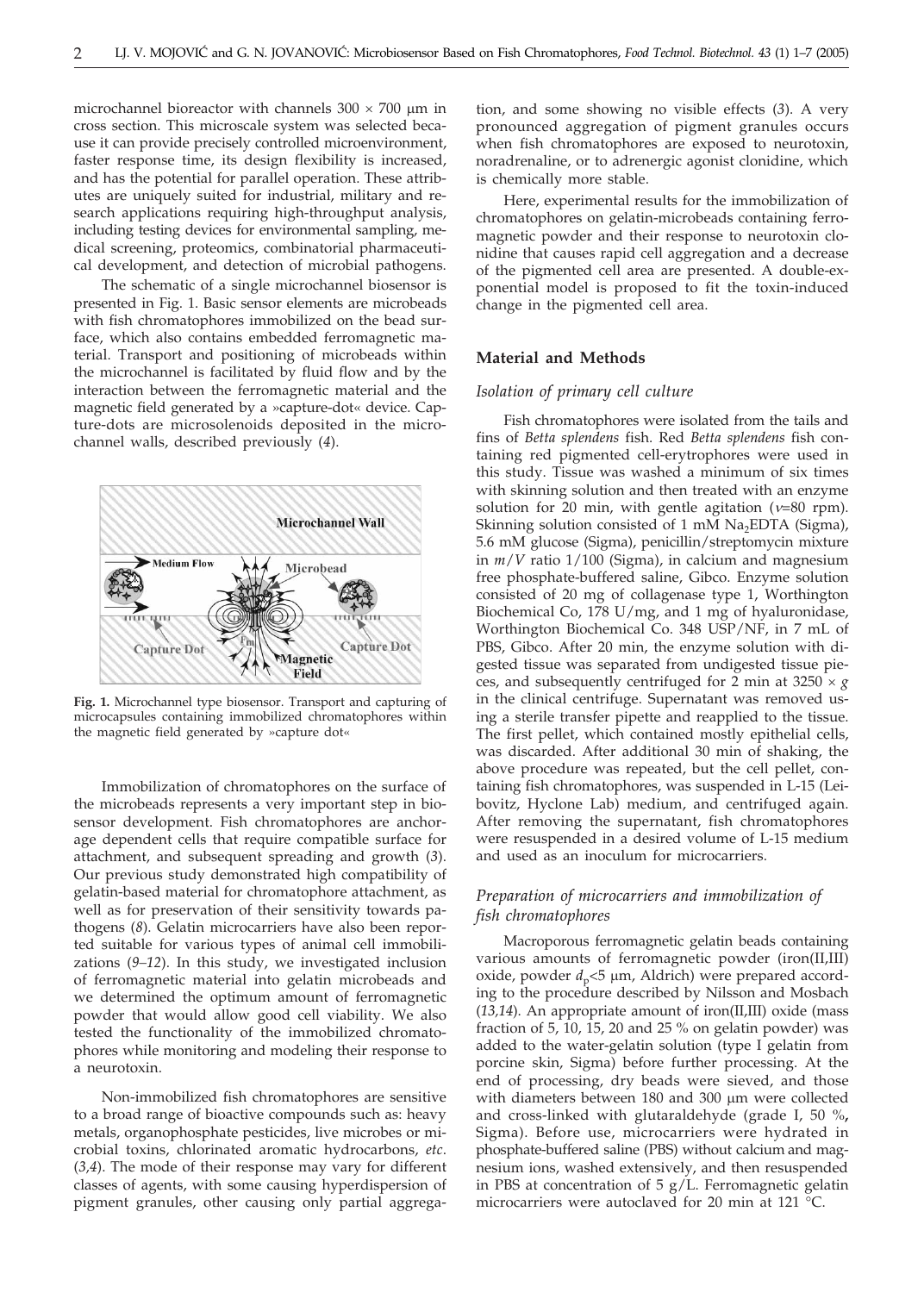In preparation of microcarriers, an appropriate amount of microcarrier stock suspension was transferred to a 50-mL sterile conical centrifuge tube and the beads were allowed to settle. After removing the supernatant, the microcarriers were washed twice with growth medium (L-15) and transferred to Erlenmeyer flasks, where the cells were attached to beads. When the effect of cell attachment-promoting agents such as fibronectin was studied, the appropriate amount of microcarrier was kept for 2 h prior to its use in PBS (20 mL) with  $100 \mu L$ of fibronectin stock solution (Sigma), and then washed with growth medium before transferring it into Erlenmeyer flasks. The number of microbeads per gram of beads was determined in order to optimize cell/bead ratio ( $\lambda$ ). Beads were counted in a standard volume on a haemocytometer grid. An average value of  $0.82 \cdot 10^6$ beads/g was found in repeated measurements for beads with 10 % of ferromagnetic powder.

The attachment of the cells to the beads was performed in siliconized (by Sigmacote, Sigma) Erlenmeyer flasks in L-15 medium with very gentle stirring (30–50 rpm). L-15 medium was enriched with 5 % of fetal bovine serum, FBS (Hyclone, Lab). The rate of attachment of the cells from inoculated microcarrier cultures was determined by counting the cells remaining in the culture. Culture samples  $(200 \mu L)$  were taken at intervals of 20 min and allowed to settle for 1 min in an Ependorf tube. The microcarrier-free supernatant was introduced into a haemocytometer for cell counting.

Culture samples were also examined microscopically to determine cell viability and toxin-sensitivity. Chromatophores that responded to the addition of neurotoxin were considered alive and toxin-sensitive.

# *Testing of microcapsules of immobilized chromatophores with clonidine*

The response of immobilized cells to different concentrations of clonidine was monitored by a change in pigmented cell area induced by the neurotoxin. Suspension of immobilized cells (1.5 mL) in L-15 medium, usually containing 15–20 beads, was transferred in individual wells of 24-well plate. The 24-well plate was placed on a Leica DMIL inverted microscope. Image capture of immobilized chromatophores was performed with a digital Pulnix TMD-7DSP CCD camera connected to a Matrox computer, at constant preset time intervals controlled by image-capturing software. The first acquired image frame at *t*=0 presented pigment area of immobilized cells before the addition of toxin. Then, 0.5 mL of an appropriate concentration of the clonidine solution in L-15 medium was added with a microsyringe and image capture was continued for 6 min total time. The final concentration of toxin in the well was one fourth of the injected concentration. Clonidine (2-[2,6-dichloraniline]-2-imidazoline), Sigma C-7897, was resuspended at 10 mM concentration in distilled water and stored at 4  $\rm{^{\circ}C}$ . Just prior to use it was diluted in L-15 medium to  $4\times$ final test concentrations. Captured images were analysed to determine the change in the pigmented cell area induced by the model toxin using proprietary software (»Cell cruncher«) described elsewhere (*3,15,16*).

# **Results and Discussion**

#### *Immobilization of cells*

Attachment of fish chromatophores to gelatin beads containing various mass fractions of 0–25 % of iron(II,III) oxide was observed under the conditions described earlier (*8*). The kinetics of the attachment to gelatin beads containing 10 % of ferromagnetic material is presented in Fig. 2. To promote cell adhesion, gelatin beads were pre-treated with fibronectin.

After 140 min, 95 % of all cells present in the solution were attached to the microcarrier. Semi-logarithmic plots of unattached cell concentration as a function of time yielded straight lines, indicating first order kinetics (Fig. 2). The first order attachment kinetics had been reported previously for immobilization of anchorage-dependent cells on DEAE-derivatized sephadex (*17,18*). However, the authors used charged microcarriers and also reported an increase in the attachment rate with increasing exchange capacity of the microcarriers. Apparently, the kinetics of cell binding to the charged microcarriers and the attachment rate constant are at least one order of magnitude higher than the one reported for the attachment to the biospecific macroporous gelatin carrier (*10,11*). However, for both types of carriers the final attachment efficiency was reported as high as 90–100 %.

Fig. 2 shows that the attachment rate constant for fibronectin-pretreated beads  $(k=0.94 \cdot 10^{-2} \text{ min}^{-1})$  is approximately 10 % higher than for beads without pretreatment  $(k=0.85 \cdot 10^{-2} \text{ min}^{-1})$ . This result could be expected since proteins like fibronectin, vibronectin, laminin and collagen make up the extracellular matrix between cells or between cells and substratum, and mediate cell attachment and spreading (*19–21*).

No significant effect of ferromagnetic material on the cell attachment rate constant was noticed in the range from 0 to 25 % of iron(II,III) oxide concentrations used in this study (data not presented). Attachment rates for samples containing different amount of ferromagnetic material were found to be statistically indistinguishable from the rates reported for gelatin beads without ferro-



**Fig. 2.** The kinetics of the attachment of fish chromatophores on gelatin microcarriers with 10 % of iron(II,III) oxide. Reaction conditions: L-15 medium supplemented with 5 % serum, pH= 7.4, time  $t=140$  min, stirring rate  $v=40$  rpm, cell/bead ratio  $\lambda=70$ . Data presented are mean values of 3 experiments±standard deviation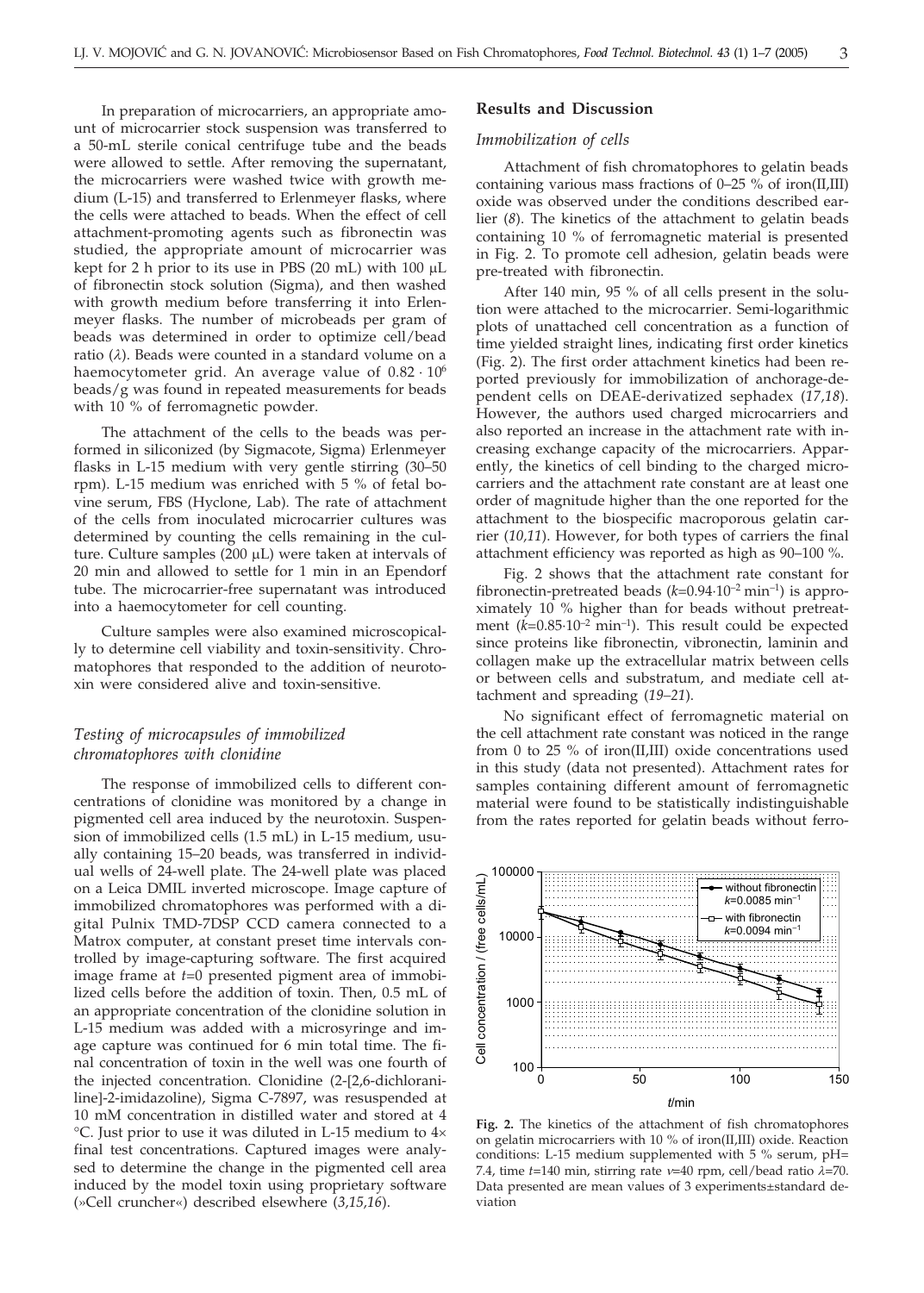magnetic material (*8*). However, as shown in Fig. 3, a significant effect of the concentration of ferromagnetic material on the cell viability was found. Cell viability was seriously affected on beads with 25 % iron(II,III) oxide (Fig. 3). The 10 % mass fraction of iron(II,III) oxide may be considered appropriate for use in this biosensor study because it does not compromise cell viability and it supports complete cell functionality and toxin sensitivity. Our current studies (unpublished data) are determining the range of magnetic field intensities needed to provide capturing and releasing of gelatin ferromagnetic beads within biosensor microflow channels and the effect of this dynamic phenomenon on the biosensing sensitivity and reproducibility.



**Fig. 3.** Effect of the amount of ferromagnetic material in gelatin beads on chromatophore viability. Reaction conditions: L-15 medium supplemented with 5 % serum, pH=7.4, time *t*=140 min, stirring rate v=40 rpm, cell/bead ratio  $\lambda$ =70. Data presented are mean values of 3 experiments±standard deviation

#### *Effect of cell to bead ratio*

The effect of the cell/bead ratio ( $\lambda$ =number of cells/ beads) on the cell attachment rate constant and on the viability of immobilized cells was determined for gelatin beads with 10 % of ferromagnetic material (Table 1). It is important to insure a large initial cell to bead ratio, which would not affect cell viability and also to minimize the proportion of unoccupied beads during the immobilization process. Fish chromatophores are terminally Table 1. Effect of cell/bead ratio on fish chromatophore attachment rate constant *k* and on cell viability of immobilized chromatophores\*

| Initial<br>cell/bead | Attachment<br>rate constant | Fraction of viable<br>immobilized cells | Viable<br>immobilized |
|----------------------|-----------------------------|-----------------------------------------|-----------------------|
| ratio                | $k \cdot 10^2$              | $\%$                                    | cell/bead             |
| $(\lambda)$          | min                         |                                         | ratio                 |
| 15                   | 0.74                        | 92                                      | 12                    |
| 30                   | 0.78                        | 91                                      | 25                    |
| 50                   | 0.84                        | 88                                      | 41                    |
| 70                   | 0.85                        | 83                                      | 55                    |
| 80                   | 0.85                        | 70                                      | 52                    |

\*Reaction conditions: Attachment was performed on gelatin microcarrier with 10 % iron(II,III) oxide,  $d=250$  µm, in L-15 medium supplemented with 5 % serum at pH=7.4 during *t*=140 min with stirring rate of  $v=40$  rpm. Viability of immobilized cells was measured after 24 h. The data presented are mean values of triplicate experiments

differentiated cells and do not replicate in tissue culture, thus the initial cell/bead ratio will not increase with time, as reported for some other proliferating animal cells like Vero cells (*10*). By microscopic examination, we observed that immobilized fish chromatophores stay functional *e.g.* responsive to clonidine for 2 to 4 weeks, although a small decrease in cell/bead ratio occurred due to apoptosis or cell death.

For each initial cell/bead ratio observed, viable immobilized cell/bead ratio was calculated from the total number of cells immobilized and measured after 24 h. Typical results are presented in Table 1. These results indicate that  $\lambda$ =70 is an optimum value to use for immobilization of fish chromatophores. Higher initial cell/bead ratio causes lower cell viability, and therefore lower viable immobilized cell/bead ratio is achieved. Lower viability is most probably due to the shortage of living space and to higher competition of cells for nutrients. At  $\lambda$ =70, microscopic examination did not show the presence of unoccupied beads.

#### *Testing of immobilized chromatophores with clonidine*

Fig. 4 presents experimental video image output at time intervals *t*=0, 50, 180 and 360 s after the addition of



 $t=0$  s

 $t=25$  s

 $t = 180$  s

 $t = 360$  s

**Fig. 4.** Video image frames of immobilized chromatophore beads with 10 % of ferromagnetic powder at intervals *t*=0, 50, 180 and 360 s after exposure to clonidine (*c*=50 nM)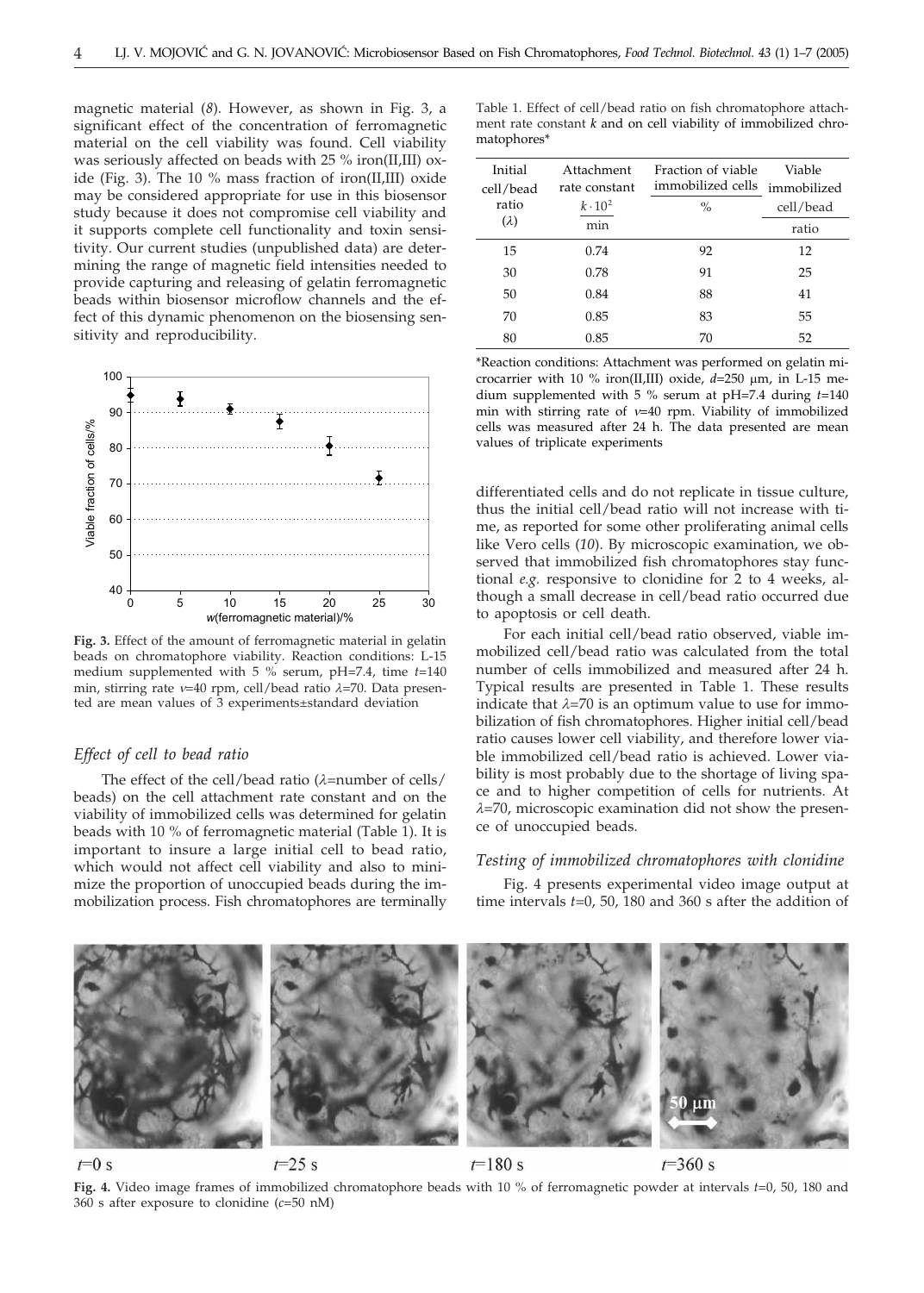toxin to fish chromatophores immobilized on gelatin microcarrier with 10 % of ferromagnetic material. The aggregation of pigment granules within cells induced by toxin is obvious.

The response to clonidine is mediated by cell-surface receptors of the classic G-protein-linked type (*6*). The mechanism of signal transduction is rather complex. Receptors that cause aggregation are linked to the  $G_i$ proteins, whose activation results in a decrease in cyclic adenosine monophosphate content (cAMP) in cells. On the other hand, receptors that cause dispersion are linked to  $G_s$  proteins, whose activation results in an increase in cAMP. This cAMP increase activates cAMP-dependent protein kinase (protein kinase A), which phosphorylates and activates other proteins, initiating a cascade of events resulting in pigment granule dispersion. The long-range movements of pigment granules depend on polar microtubules and specific motor proteins bound to the pigment granules. There are two major families of motor proteins, kinesins that move their cargo outward, and dyneins that move the granules inward, towards the centrosome. The ability of these motor proteins to bind microtubules, and thus transport pigment granules, is regulated by the phosphorylations resulting from the signal cascade initiated by G-protein linked receptor binding (*6,7,22*).

## *Fitting experimental data with a double exponential model for cell area decrease*

The graph presented in Fig. 5 shows an exponential decrease in the cell area covered by pigment after the addition of 50 nM clonidine. A double exponential model is proposed for this response. The model implies the existence of a heterogeneous population of cells, which can be roughly divided into two subpopulations, differing in the rate of cell reaction to the toxin exposure. It is interesting to note that the visual appearance of fast responding cells ('star-like' cells) and slow responding cells ('sheet-like' cells) can be easily discriminated under the microscope and with the aid of the shape recognition software.

$$
A_t = A_0 - B \cdot (1 - e^{-Ct}) - D \cdot (1 - e^{-Et}) \tag{1/}
$$

At steady state  $(t \rightarrow \infty)$ , the above equation reduces to:

$$
A_{\infty} = A_0 - B - D \tag{2}
$$

where  $A_0$  is the initial area,  $A_t$  is the cell area at time *t*,  $A_{\infty}$  is the cell area at  $t=\infty$ , *B* is the total area change of the first cell subpopulation (faster responding cells), *C* is the constant rate for the first subpopulation, *D* is the total area change of the second cell subpopulation (slower responding cells), and *E* is the constant rate for the second subpopulation.

Total percentage of area change (PAC) may be calculated as:

$$
(A_0 - A_\infty)/A_0 \cdot 100 = (A_0 - A_0 + B + D)/A_0 \cdot 100 = (B + D)/A_0 \cdot 100 / 3
$$

How well the proposed model fits with experimental data is represented by the mean relative percentage deviation modulus  $\sigma$  (%) which is defined as:



**Fig. 5.** Decrease of the cell area of immobilized chromatophores with time, as a response to clonidine (*c*=50 nM). Experimental data ( $-\Box$ ), and model data (-),  $\sigma$ =0.009 %

$$
\sigma = (100/N) \sum \frac{\varepsilon_i}{x_i} \tag{4}
$$

where  $N$  is number of trials,  $\varepsilon$ <sub>i</sub> experimental error, and  $x_i$ is model predicted value.

As shown in Fig. 5, the proposed model and the experimental data are in very good agreement, with  $\sigma$ = 0.009 %.

Double exponential model equation that represents experimental data from the graph in Fig. 5 is presented bellow:

$$
A_{t} = 131565 - 26744.9 \cdot (1 - e^{-0.0168 \cdot t}) - 16368.9 \cdot (1 - e^{-0.0078 \cdot t}) \quad /5 /
$$

From the values of the coefficients *B* and *D* (26744.9 and 16368.9, respectively), it is obvious that the majority of cells are fast responding cells. The subpopulation of fast responding cells caused 20.3 % of area change, while the population of slow responding cells caused 12.4 % of area change. Total percentage of area change (PAC) for applied clonidine concentration (50 nM) is 32.7 % (Eq. *3*). Coefficients *C* and *E* (0.0168 and 0.0078, respectively) are rate constants, which are specific for the toxin used and prevailing experimental conditions. Higher rate constant *C* characterizes the subpopulation of faster responders, while the smaller constant *E* is a characteristic of the slower cell subpopulation.

Different reactive agents (environmental toxins, heavy metals, bacterial toxins, chlorinated hydrocarbons, drugs, *etc*.) may produce quite different cell reactions. The main differences could be in (*i*) mode of response: aggregation, dispersion, no reaction, or »freezing« of chromatophore; (*ii*) magnitude of response: partial aggregation, full aggregation, partial dispersion, full dispersion; (*iii*) kinetics of responses, and (*iv*) differences in responses of particular cell subtypes. These four main response features may be quantified with the parameters of the presented model. Toxins and agents could be classified into different categories according to chromatophore responses. It is already shown (*3*) that agents belonging to the same category show similar effect on chromatophore. For example, the category of adrenergic neurotoxins is characterized by rapid and full aggregation, quick response time  $(< 5$  min), high sensitivity  $(>$ several nM) and high reproducibility. On the other hand, the category of agents which elevate cAMP levels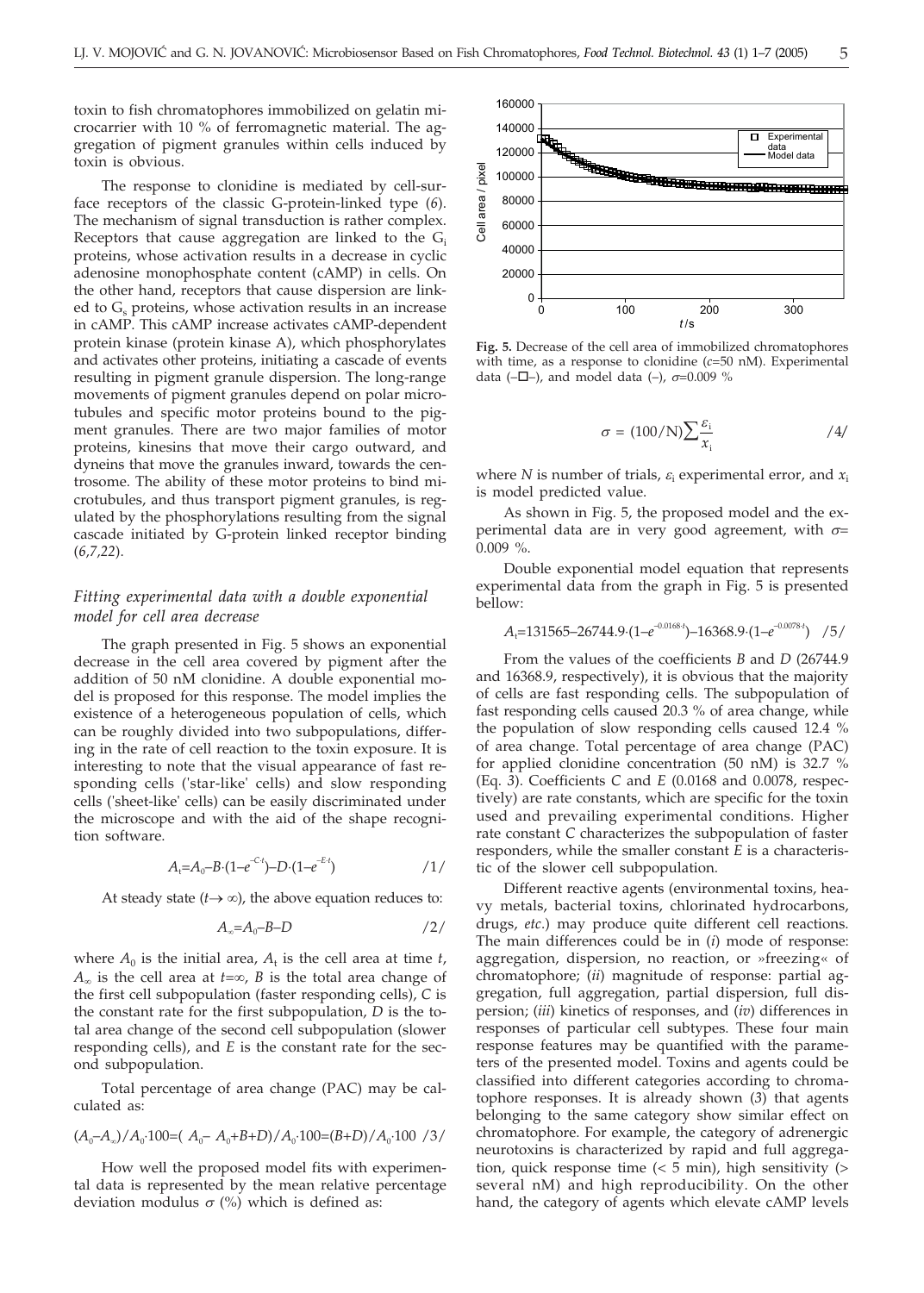in cells causing dispersion, such as the melanocyte stimulating hormone (MSH) and some bacterial toxins, exhibited slower response time ( 20–80 min), but also high sensitivity and high reproducibility (data is not presented). However, the reaction to some chlorinated hydrocarbons is much slower with lower sensitivity (data not presented). An important issue that should also be addressed is testing and categorizing of substances or environmental factors that act as false positive agents. These agents should be identified and the cell responses should be analyzed and included into the biosensor database. The reduction of false positive and false negative responses is one of the objectives of our ongoing study.

Modeling of various toxin responses includes specifying and defining characteristic model parameters for different toxins. Linking these parameters to physiological and metabolic processes in cells may help elucidate very complex mechanisms of cell reactions to toxins. Creation of a database of toxin responses may also assist in toxin identification. If, for example, two agents give similar exponential cell area decrease, specific parameters from Eq. 1 are expected to be characteristic for the two toxins, thus providing a degree of discrimination. It is important to note that parameters  $A_0$  and  $A_\infty$  may be evaluated independently from experimental observations, thus reducing the five-parameter model to only three degrees of freedom.

#### *Effect of toxin concentration*

Effect of toxin concentration on the percentage of overall area change (PAC) from Eq. 3 is presented in Fig. 6. Percentage of the area change increased for the clonidine concentration range from 20 to 100 nM, achieving a plateau value for higher toxin concentrations. As shown in Fig. 6, concentration of 20 nM caused a significant response of fish chromatophores, 15.2 % of area change. However, the detection of lower concentrations is accompanied with higher error than the detection of higher concentrations.



**Fig. 6.** Effect of clonidine concentration on PAC of immobilized chromatophores. Data presented are mean values of 3 measurements±standard deviation

#### **Conclusion**

Development of a microbiosensor based on immobilized living chromatophores of Siamese fighting fish, *Betta splendens*, for detection of microbial and environmental toxins was investigated in this study. Fish chromatophores were immobilized on ferromagnetic gelatin microbeads  $(d=250 \mu m)$ . Optimum conditions for the immobilization of fish chromatophores and optimum amount of ferromagnetic material incorporated in gelatin microbeads allowing good cell viability and toxin sensitivity were observed.

The response of immobilized chromatophores to neurotoxin clonidine was monitored by measuring cell area covered by pigment. Percentage of area change is dose-dependent for this model toxin in a range of concentrations from 20 to 100 nM, achieving a plateau value for higher concentrations. The cell area decrease is shown to fit very well the proposed double exponential model and the rate of cell reaction to various toxins may be described with model coefficients.

Currently, we are testing biosensors for a number of microbial toxins, biological agents and pollutants, creating a large library of responses. Classification of agents according to specific features of cell responses, quantified by model parameters, is in progress. Further system development, miniaturization and integration are expected.

#### *Acknowledgment*

The authors would like to thank all members of the Bio-MECS Team at Oregon State University for their contributions of the material cited herein. This work is supported by a grant from US National Science Foundation (BES-9905301).

#### **References**

- *1.* M. Butler: *Animal Cell Culture and Technology: The Basis,* IRL Press, Oxford (1996) p. 104.
- *2.* R. Shoji, A. Sakoda, Y. Sakai, M. Suzuki, H. Ustumi, Rapid bioassay of toxicity in environmental water by LDL-uptaking activity of human cell, *Water Sci. Technol. 38* (1998) 271– 278.
- *3.* F. Chaplen, R. Upson, P. McFadden, W. Kolodziej, Fish chromatophores as cytosensors in a microscale device: Detection of environmental toxins and microbial pathogens, *Pigm. Cell Res. 15* (2002) 19–26.
- *4.* P. McFadden, F. Chaplen, W. Kolodziej, G. Jovanovic, T. Plant, J. Liburdy, B. Paul, J. Trempy, W. Gerwick, C. Willard. *Methods of detecting bioactive compounds: USA Utility Patent No: 245–59404* (2001).
- *5.* K. Dierksen, L. Mojovic, B. Caldwell, R. Preston, R. Upson, J. Lawrence, P. McFadden, J. Trempy, Responses of fish chromatophore-based cytosensor to a broad range of biological agents, *J. Appl. Toxicol. 5* (2004) 363–369.
- *6.* R. Fujii, The regulation of motile activity in fish chromatophores, *Pigm. Cell Res. 13* (2000) 300–319.
- *7.* E. Reese, L. Haimo, Dynein, dynactin, and kinesin II's interaction with microtubules is regulated during bi-directional organelle transport, *J. Cell. Biol. 151* (2000) 155–166.
- *8.* L. Mojovic, R. Upson, C. Willard, F. Chaplen, G. Jovanovic, Immobilization of fish chromatophores onto gelatin- -based microcarriers, *Proceedings of the 6th World Congress of Chemical Engineering* (CD Edition), Melbourne (2001) 1–7.
- *9.* W.J. Malaisse, E. Olivares, A. Belcourt, K. Nilsson, Immobilization of pancreatic islet cells with preserved secretory potential, *Appl. Microbiol. Biotechnol. 52* (1999) 652–653.